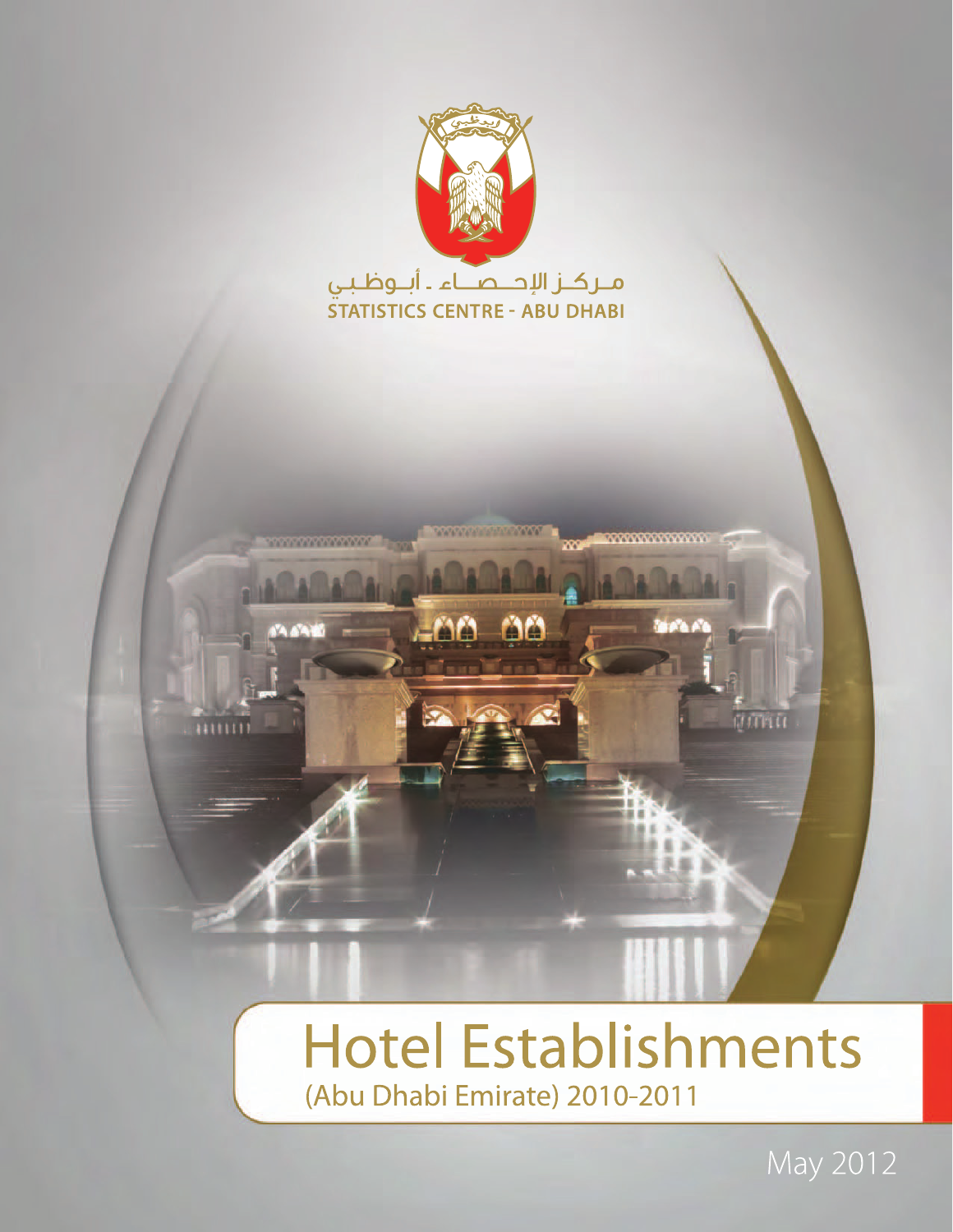# **Contents**

and the control of the control of the control of the control of the control of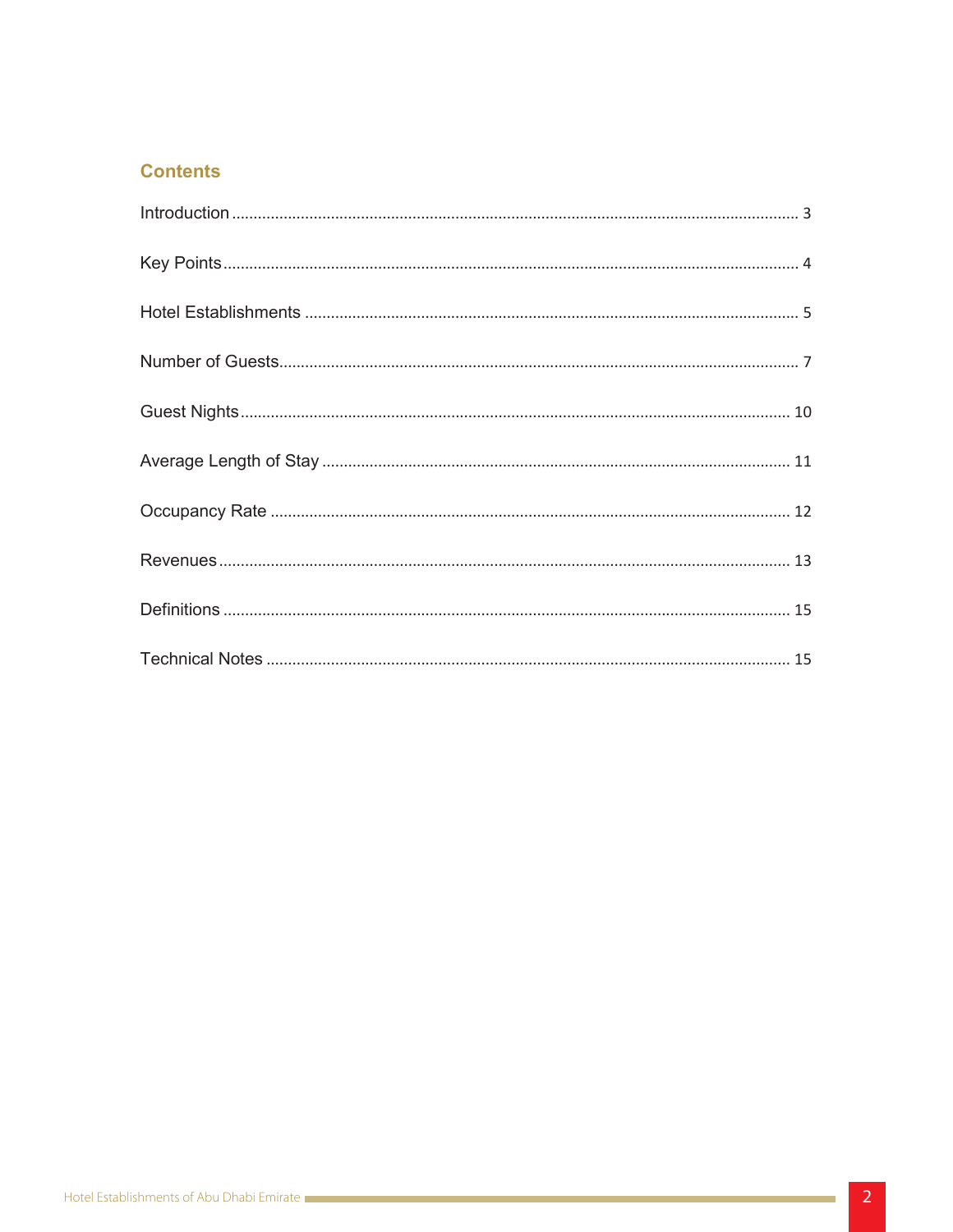# **Introduction**

This publication provides transparent and reliable statistics on Hotel Establishments in the Emirate of Abu Dhabi. The statistics show the numbers of guests and guest nights in addition to revenues generated from hotel facilities. The main source for these statistics is the Abu Dhabi the average length of stay. Hotel establishment statistics also presents occupancy rate as well as Tourism Authority.

policies responding to both current and future demands, in addition to providing reliable data for Information provided by hotel establishment statistics enables the government to set plans and academic researchers.

and technical concepts used. Readers are encouraged to refer to that section while reading the The Technical Notes section at the end of this report provides an explanation of the key terms statistics and information outlined in the publication.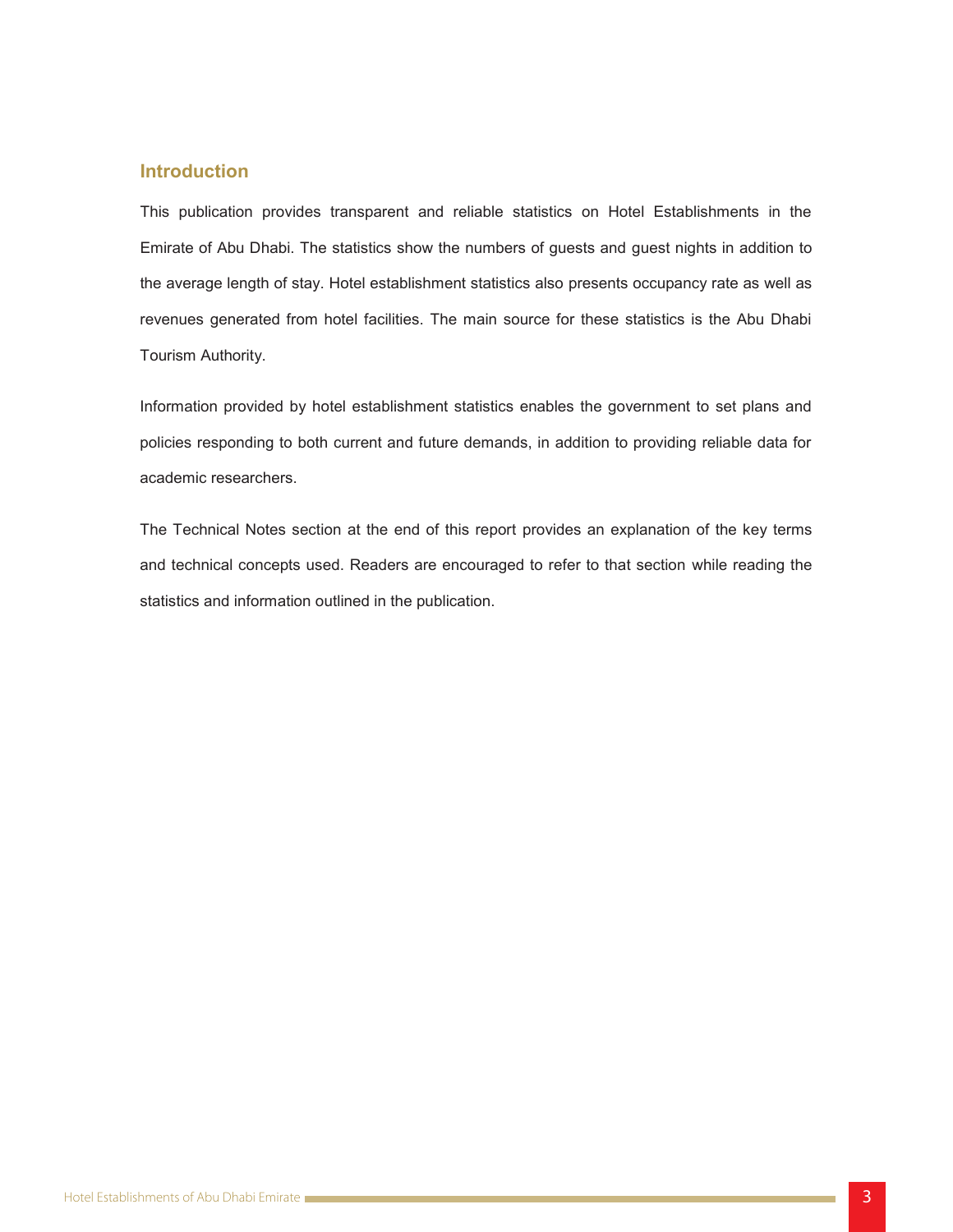# **Key Points**

- Intenumber of hotel establishments totaled 129 units in 2011, of which 79 are hotels.
- The number of guests grew to 2.1 million, an increase of 16.5 per cent between 2010 2011. and
- In 2011, UAE Nationals represented 39.0 per cent of hotel establishments' guests, followed by Europeans with 18.0 per cent.
- $\bullet$  More than a third of the guests (34.8%) preferred to stay in five-star hotels.
- $\bullet$  Guest nights rose by 22.2 per cent to 6.3 million nights in 2011.
	- The total number of rooms in 2011 equaled about 21 thousands.
- The average length of stay in 2011 equaled 2.97 days.
	- The annual occupancy rate rose from 64.7 per cent in 2010 to 68.9 per cent in 2011.
- Ine highest occupancy rate during 2011 was recorded in the months of February (77.3%) and October (77.1%).
	- Hotel establishments' revenues in 2011 equaled about AED 4.4 billion.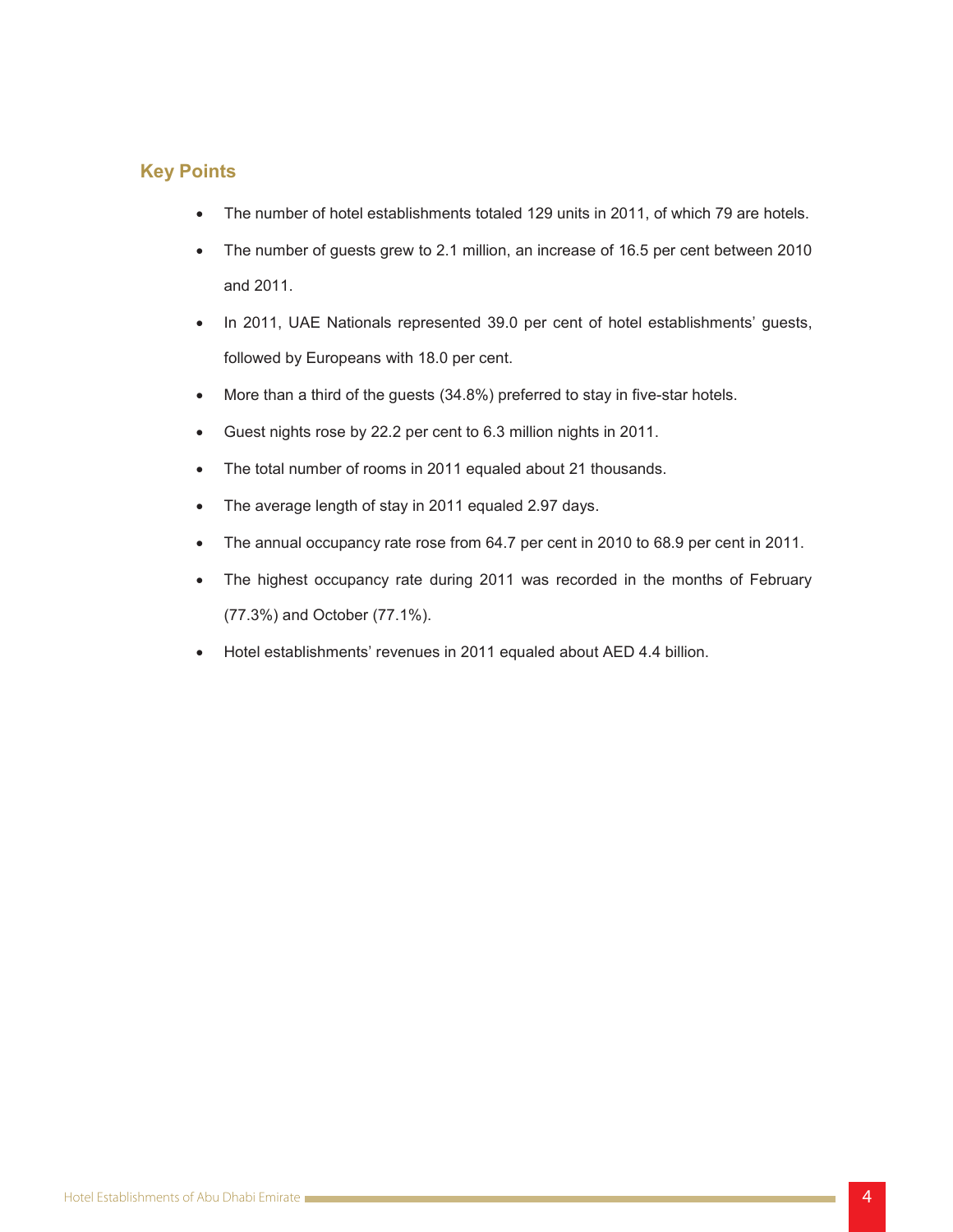# **Hotel Establishments**

The number of hotel establishments increased by 11.2 per cent from 116 in 2010 to 129 in 2011. ...........................................................................................10Nights Guest 5. As a result, the number of rooms rose from 18.8 thousand in 2010 to 21.3 thousand in 2011.

# **Table (1) Key Indicators for Hotel Establishments, 2010 - 2011**

| <b>Indicator</b>                    | 2010   | 2011   | Change % |
|-------------------------------------|--------|--------|----------|
| Number of Hotel Establishments      | 116    | 129    | 11.2     |
| Number of Rooms                     | 18,844 | 21,254 | 12.8     |
| Number of Guests (Thousand)         | 1,812  | 2,112  | 16.5     |
| Number of Guest nights (Thousand)   | 5,132  | 6,270  | 22.2     |
| Average Length of Stay (Nights)     | 2.83   | 2.97   | 5.0      |
| Annual Occupancy Rate (per cent)    | 64.7   | 68.9   | 6.5      |
| Source: Abu Dhabi Tourism Authority |        |        |          |

Source: Abu Dhabi Tourism Authority

In 2011, the number of guests totaled about 2.1 million, an increase of 16.5 per cent compared with the previous year. The occupancy rate rose to  $68.9$  per cent in 2011, an increase of  $6.5$  per cent. The number of guest nights grew by 22.2 per cent compared with 2010, while the average length of stay also increased by 0.14 days.

The average length of stay in hotel apartments was about two days longer compared with hotels, and the occupancy rate in hotel apartments was also higher than hotels.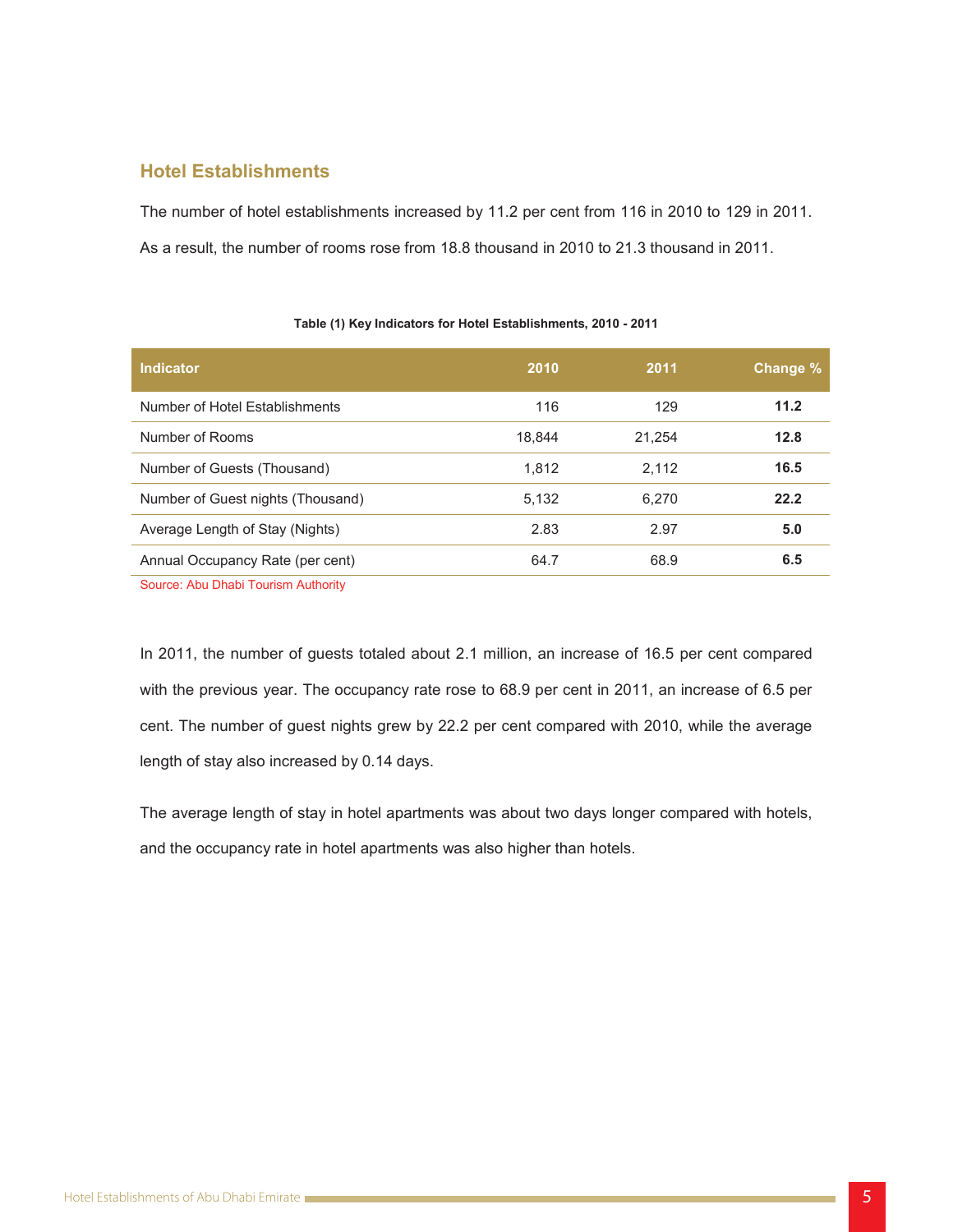#### Table (2) Key Indicators for Hotel Establishments by Type, 2011

| <b>Indicator</b>                        | <b>Hotels</b> | <b>Hotel</b><br><b>Apartments</b> | <b>Total</b> |
|-----------------------------------------|---------------|-----------------------------------|--------------|
| Number of Hotel Establishments          | 79            | 50                                | 129          |
| Number of Rooms                         | 16,056        | 5,198                             | 21,254       |
| Number of Guests (Thousand)             | 1,688         | 424                               | 2,112        |
| Number of Guest nights (Thousand)       | 4,374.8       | 1,894.9                           | 6,269.7      |
| Average Length of Stay (Nights)         | 2.59          | 4.47                              | 2.97         |
| Annual Occupancy Rate (per cent)        | 65.6          | 77.6                              | 68.9         |
| Average Revenue of Hotel Rooms (AED)    | 537.7         | 383.9                             | 489.9        |
| Average Revenue of Available Room (AED) | 352.6         | 297.9                             | 337.5        |
| Course: Abu Dhabi Tourism Authority     |               |                                   |              |

Source: Abu Dhabi Tourism Authority

Most guests (83.8%) preferred to stay in Abu Dhabi region, compared with 12.6 per cent in Al Ain and 3.6 per cent in Al Gharbia. The average length of stay in Al Gharbia region equaled 3.36 days, 3.09 in Abu Dhabi region and 2.03 in Al Ain region. The occupancy rate was 70.1 per cent in Abu Dhabi and 63.3 per cent in Al Gharbia, followed by 59.4 per cent in Al Ain.

#### Table (3) Key Indicators for Hotel Establishments by Region, 2011

| <b>Indicator</b>                        | Abu Dhabi | Al Ain | <b>Al Gharbia</b> | <b>Total</b> |
|-----------------------------------------|-----------|--------|-------------------|--------------|
| Number of Guests (Thousand)             | 1.769     | 266    | 76                | 2.112        |
| Number of Nights (Thousand)             | 5.471     | 542    | 257               | 6.270        |
| Average Length of Stay (Nights)         | 3.09      | 2.03   | 3.36              | 2.97         |
| Annual Occupancy Rate (per cent)        | 70.1      | 59.4   | 63.3              | 68.9         |
| Average Revenue of Hotel Rooms (AED)    | 486.6     | 460.1  | 633.1             | 489.9        |
| Average Revenue of Available Room (AED) | 341.3     | 273.4  | 400.4             | 337.5        |

Source: Abu Dhabi Tourism Authority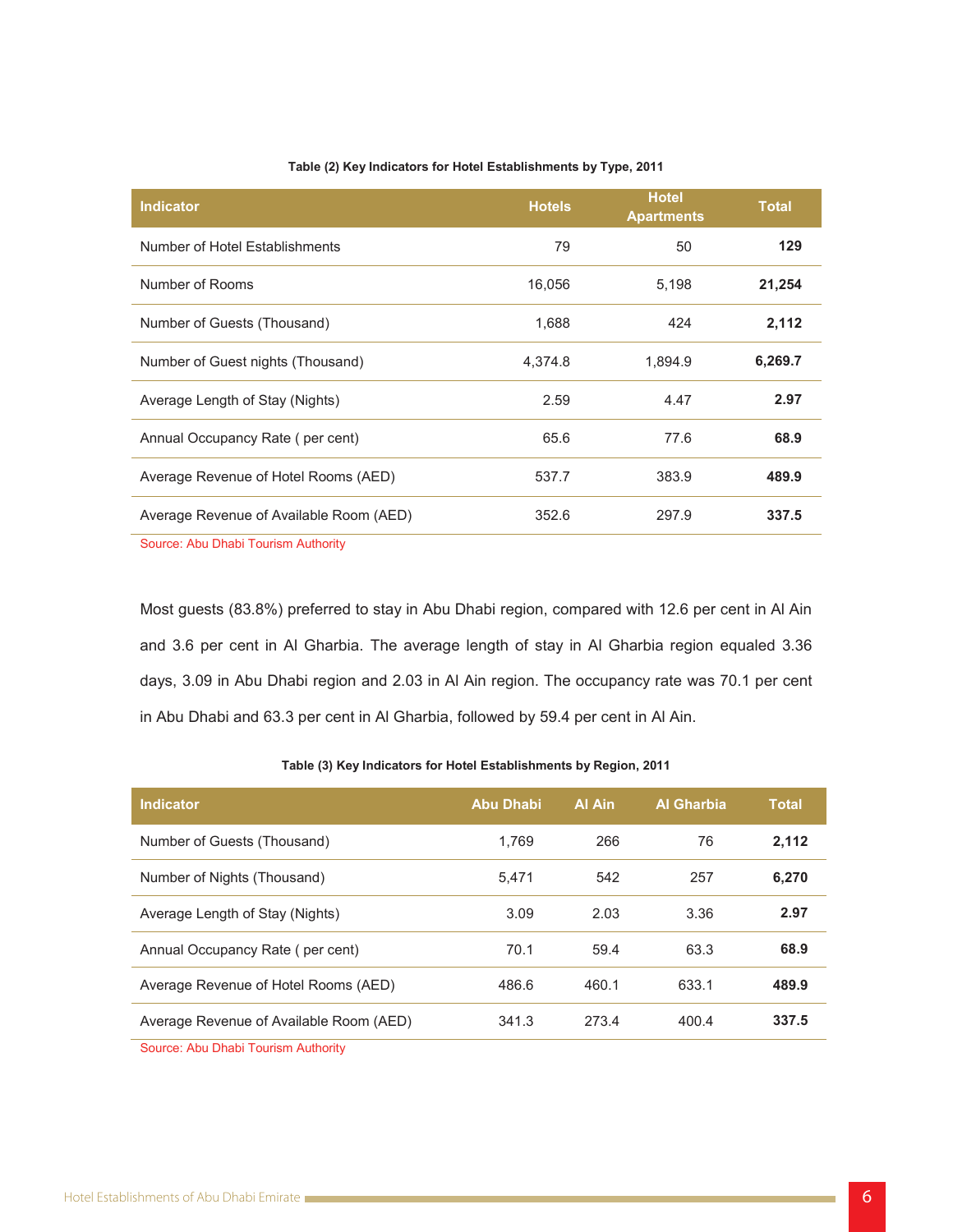## **Number of Guests**

The total number of guests increased to 2.1 million in 2011by 16.5 per cent. UAE nationals ...........................................................................................10Nights Guest 5. represented the largest percentage of hotel establishments' guests with 39.0 per cent, followed by Europeans with 18.0 per cent.

The number of guests increased for all nationalities; the largest increase was from Africa (excluding Arab countries) with an increase of 32.2 per cent compared with 2010, followed by for North and South American guests with less than a 1 per cent increase, followed by UAE guests from Australia and Asia Pacific which increased by 31.6 per cent. The lowest increase was Nationals with a 9.5 per cent increase compared with 2010.

# ......................................................................................15 Notes Technical 10. **% Change 2011 2010 Nationality 9.5** 824,442 752,777 UAE **30.6** 102,067 103,277 30.6 **22.1** 252,626 22.1 Asia (Excluding Arab Countries) **248,273** 248,273 323,094 30.1 Australia and Asia Pacific **Australia** 30,712 40,414 31.6 Africa (Excluding Arab Countries) **16,091** 21,280 **32.2 20.3** 380,980 316,701 Europe **North and South America 108,303** 109,327 **0.9 Not Specified 26,171** 26,171 **-13.5 16.5 2,111,611 1,812,011 Total**

**7able (4) Guests of Hotel Establishments by Nationality, 2010 - 2011** 

Source: Abu Dhabi Tourism Authority

More than a third of guests (34.8 per cent) stayed in five-star hotels, followed by 24.6 per cent in four- star hotels, 20.5 per cent in three- star hotels & less and 20.1 per cent in hotel apartments.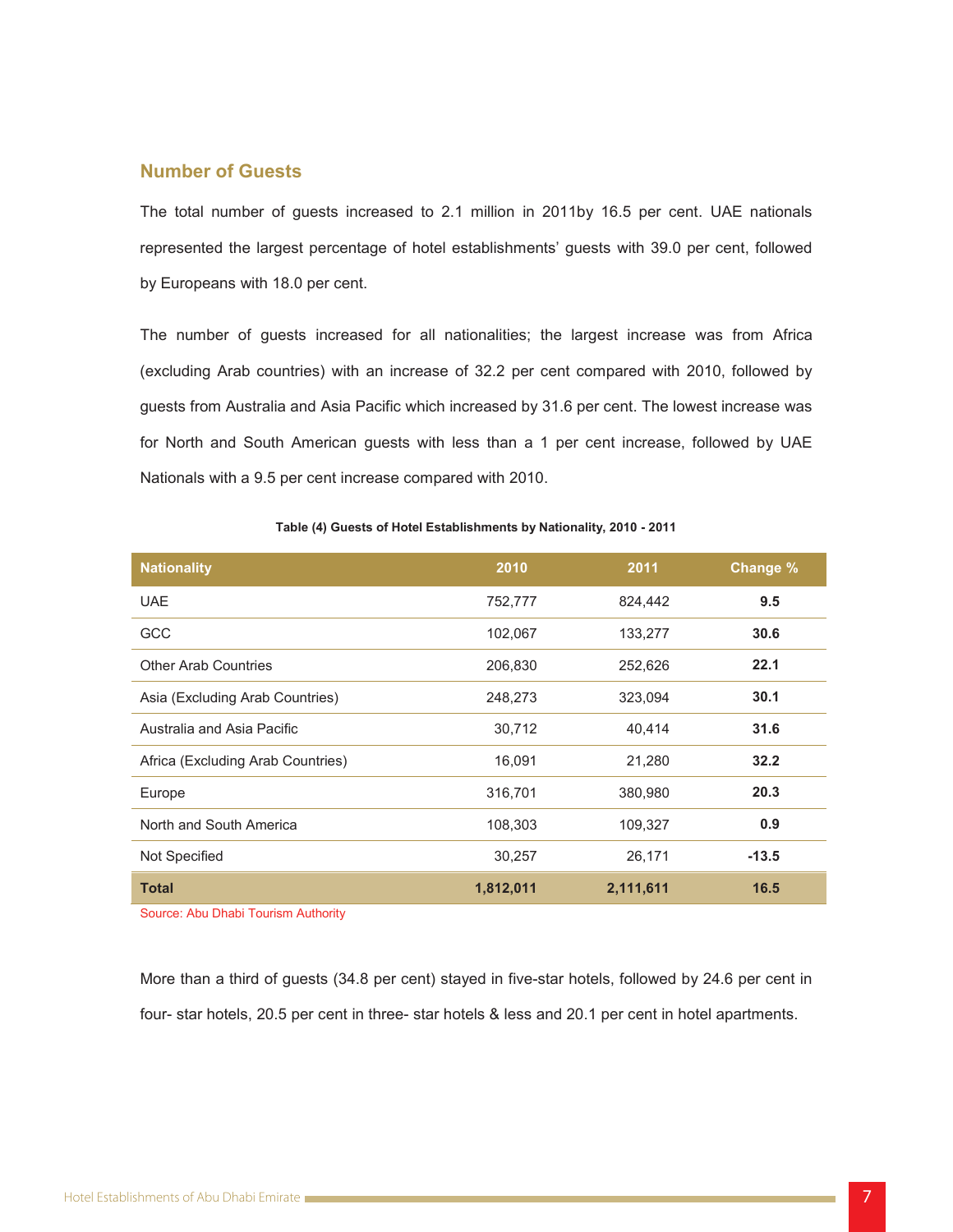

#### **Figure (1) Guests by Nationality, 2010 - 2011**

Guests from Europe preferred to stay in high-quality hotels, as 44.9 per cent of them stayed in five-star hotels followed by 28.8 per cent in four-star hotels, 13.9 per cent in three stars hotels or less and 12.3 per cent in hotel apartments. North and South Americans preferred to stay in five star-hotels (42.9%) followed by three stars and less and hotel apartments (31.8%) and four-star hotels (25.3%).

Asian guests (excluding Arab countries) preferred to stay in three- star and less hotels (30.2%) and in five- star hotels (20.7%). At the same time, 28.9 per cent of Arab guests stayed in three-<br>star & less hotels, while 18.1 per cent stayed in five-star hotels.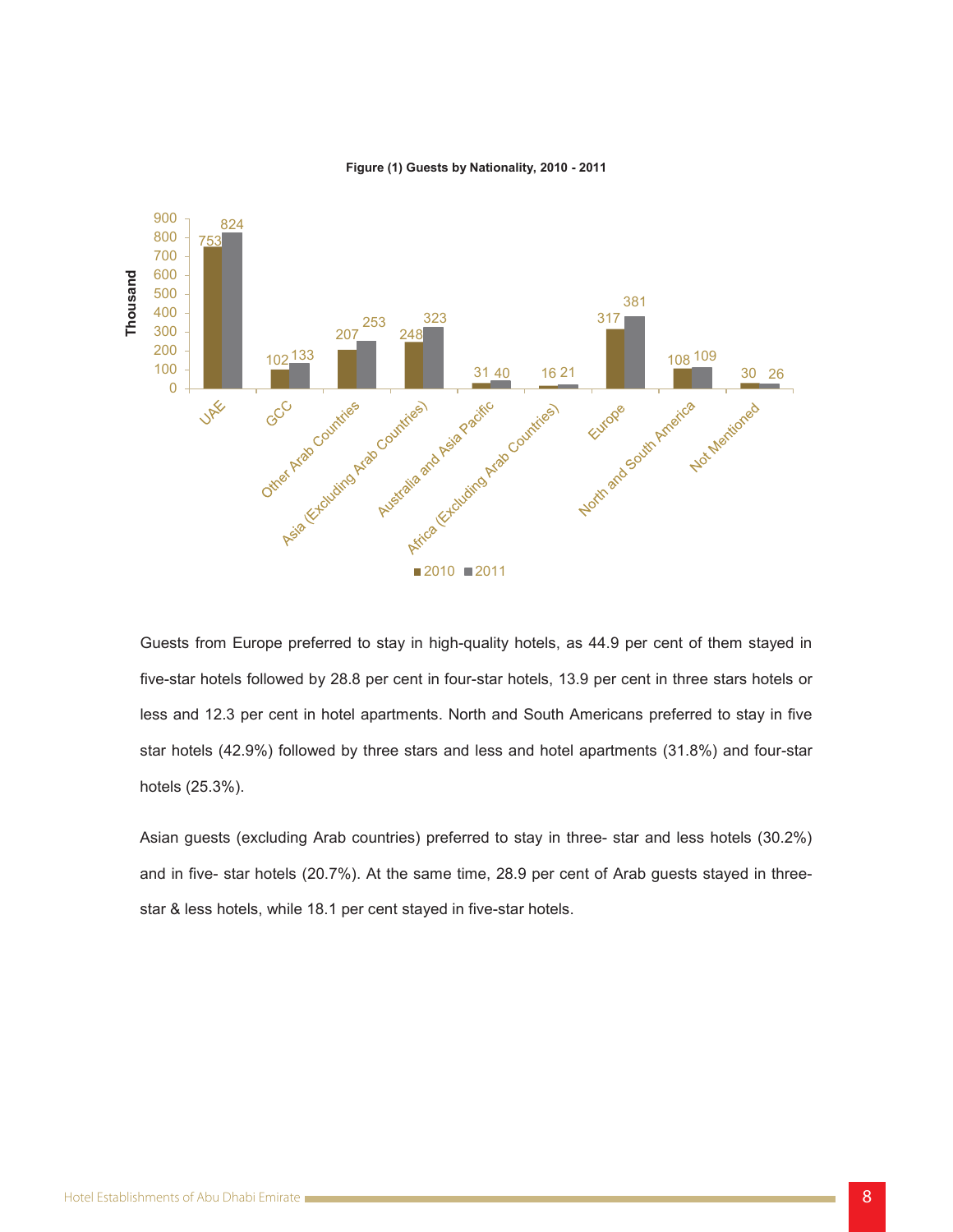|  |  | Table (5) Guests by Nationality and Hotel Classification 2011 (Thousand) |  |
|--|--|--------------------------------------------------------------------------|--|
|--|--|--------------------------------------------------------------------------|--|

| <b>UAE</b><br>152.6<br>167.5<br>328.7<br>175.7<br>GCC<br>46.3<br>27.2<br>29.2<br>30.5<br><b>Other Arab Countries</b><br>73.0<br>45.8<br>66.5<br>67.4<br>82.1<br>97.6<br>76.6<br>Asia (Excluding Arab Countries)<br>66.9<br>Australia and Asia Pacific<br>15.8<br>6.3<br>4.9<br>13.4<br>4.8<br>4.1<br>Africa (Excluding Arab Countries)<br>6.5<br>5.9<br>171.0<br>109.9<br>53.1<br>46.9<br>Europe<br>North and South America<br>46.9<br>27.6<br>13.9<br>20.9<br>6.4<br>12.2<br>2.0<br>5.6<br>Not Specified<br><b>Total</b><br>734.4<br>520.5<br>432.4<br>424.3 | <b>Nationality</b> | <b>Five Star</b> | <b>Four Star</b> | <b>Three Star</b><br>and Less | <b>Hotel</b><br><b>Apartments</b> | <b>Total</b> |
|---------------------------------------------------------------------------------------------------------------------------------------------------------------------------------------------------------------------------------------------------------------------------------------------------------------------------------------------------------------------------------------------------------------------------------------------------------------------------------------------------------------------------------------------------------------|--------------------|------------------|------------------|-------------------------------|-----------------------------------|--------------|
|                                                                                                                                                                                                                                                                                                                                                                                                                                                                                                                                                               |                    |                  |                  |                               |                                   | 824.4        |
|                                                                                                                                                                                                                                                                                                                                                                                                                                                                                                                                                               |                    |                  |                  |                               |                                   | 133.3        |
|                                                                                                                                                                                                                                                                                                                                                                                                                                                                                                                                                               |                    |                  |                  |                               |                                   | 252.6        |
|                                                                                                                                                                                                                                                                                                                                                                                                                                                                                                                                                               |                    |                  |                  |                               |                                   | 323.1        |
|                                                                                                                                                                                                                                                                                                                                                                                                                                                                                                                                                               |                    |                  |                  |                               |                                   | 40.4         |
|                                                                                                                                                                                                                                                                                                                                                                                                                                                                                                                                                               |                    |                  |                  |                               |                                   | 21.3         |
|                                                                                                                                                                                                                                                                                                                                                                                                                                                                                                                                                               |                    |                  |                  |                               |                                   | 381.0        |
|                                                                                                                                                                                                                                                                                                                                                                                                                                                                                                                                                               |                    |                  |                  |                               |                                   | 109.3        |
|                                                                                                                                                                                                                                                                                                                                                                                                                                                                                                                                                               |                    |                  |                  |                               |                                   | 26.2         |
|                                                                                                                                                                                                                                                                                                                                                                                                                                                                                                                                                               |                    |                  |                  |                               |                                   | 2,111.6      |

**Source: Abu Dhabi Tourism Authority** 

Between February and July 2011, the number of hotel establishment guests remained consistently higher compared with 2010. However, in August 2011 the number of guests fell by 4.9 per cent to a similar level as in 2010. From September to December 2011, the number of guests increased again from 167 thousand to 208 thousand.



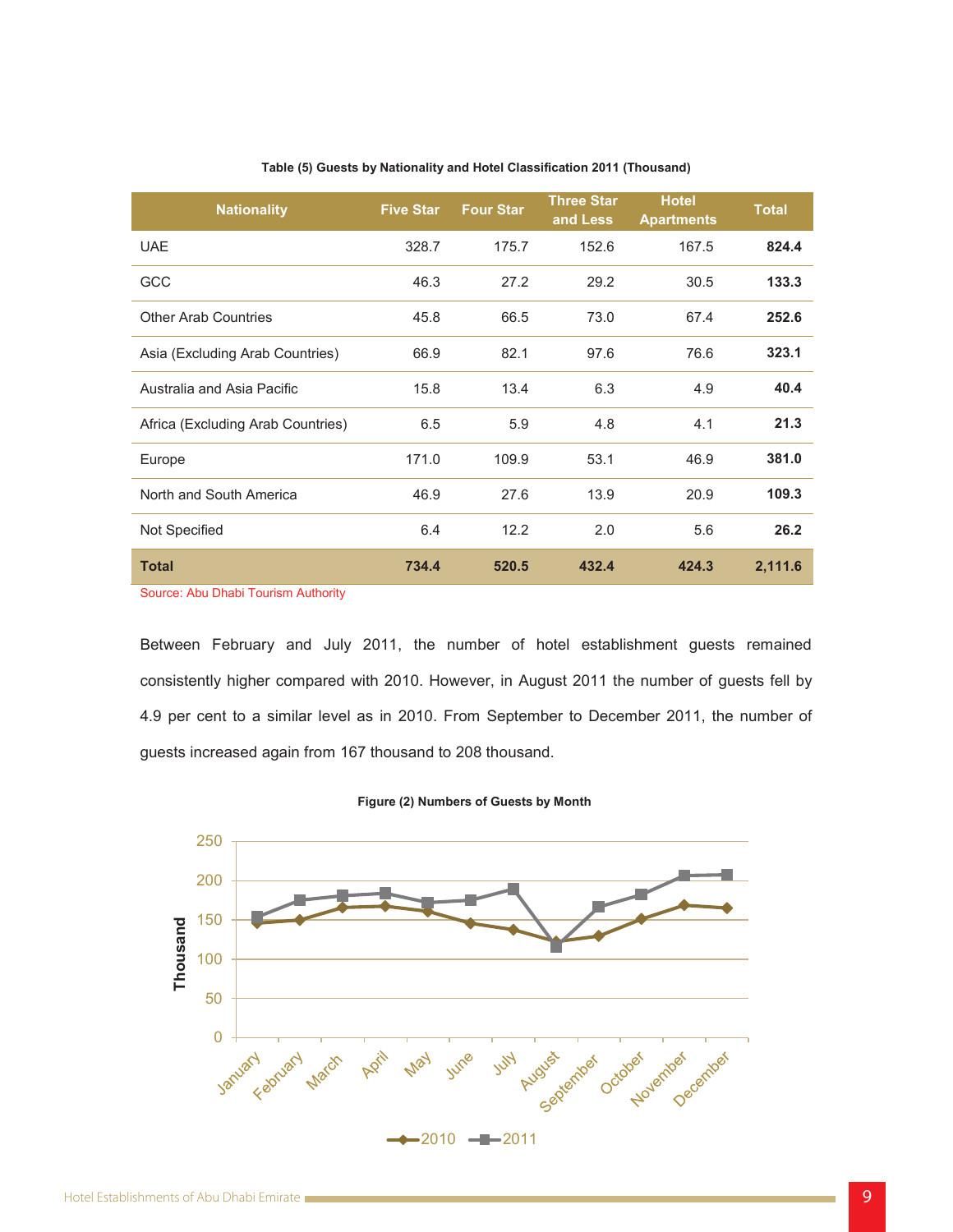# **Guest Nights**

Guest nights grew by 22.2 per cent from 5.1 million nights in 2010 to 6.3 million nights in 2011. A significant percentage of the increase is attributed to guest nights for guests from Europe, which the average length of stay increased by 3.7 per cent. increased by 24.9 per cent. The number of guests from Europe increased by 20.3 per cent, while

| <b>Nationality</b>                | 2010      | 2011      | Change % |
|-----------------------------------|-----------|-----------|----------|
| <b>UAE</b>                        | 1,348,270 | 1,573,266 | 16.7     |
| GCC                               | 200,223   | 301,105   | 50.4     |
| <b>Other Arab Countries</b>       | 543,326   | 652,585   | 20.1     |
| Asia (Excluding Arab Countries)   | 814,786   | 1,060,502 | 30.2     |
| Australia and Asia Pacific        | 107,486   | 143,403   | 33.4     |
| Africa (Excluding Arab Countries) | 63,974    | 74,533    | 16.5     |
| Europe                            | 1,373,467 | 1,716,139 | 24.9     |
| North and South America           | 587,711   | 653,879   | 11.3     |
| Not Specified                     | 93,080    | 94,270    | 1.3      |
| <b>Total</b>                      | 5,132,323 | 6,269,682 | 22.2     |

#### **7able (6) Guest nights by Nationality, 2010-2011**

Source: Abu Dhabi Tourism Authority

Guests from Europe contributed 27.4 per cent of total guest nights, followed by UAE nationals with 25.1 per cent. Guest nights of Asian nationalities (excluding Arab countries) represented 16 per cent, while other Arab countries and North and South America accounted for 10.4 per cent.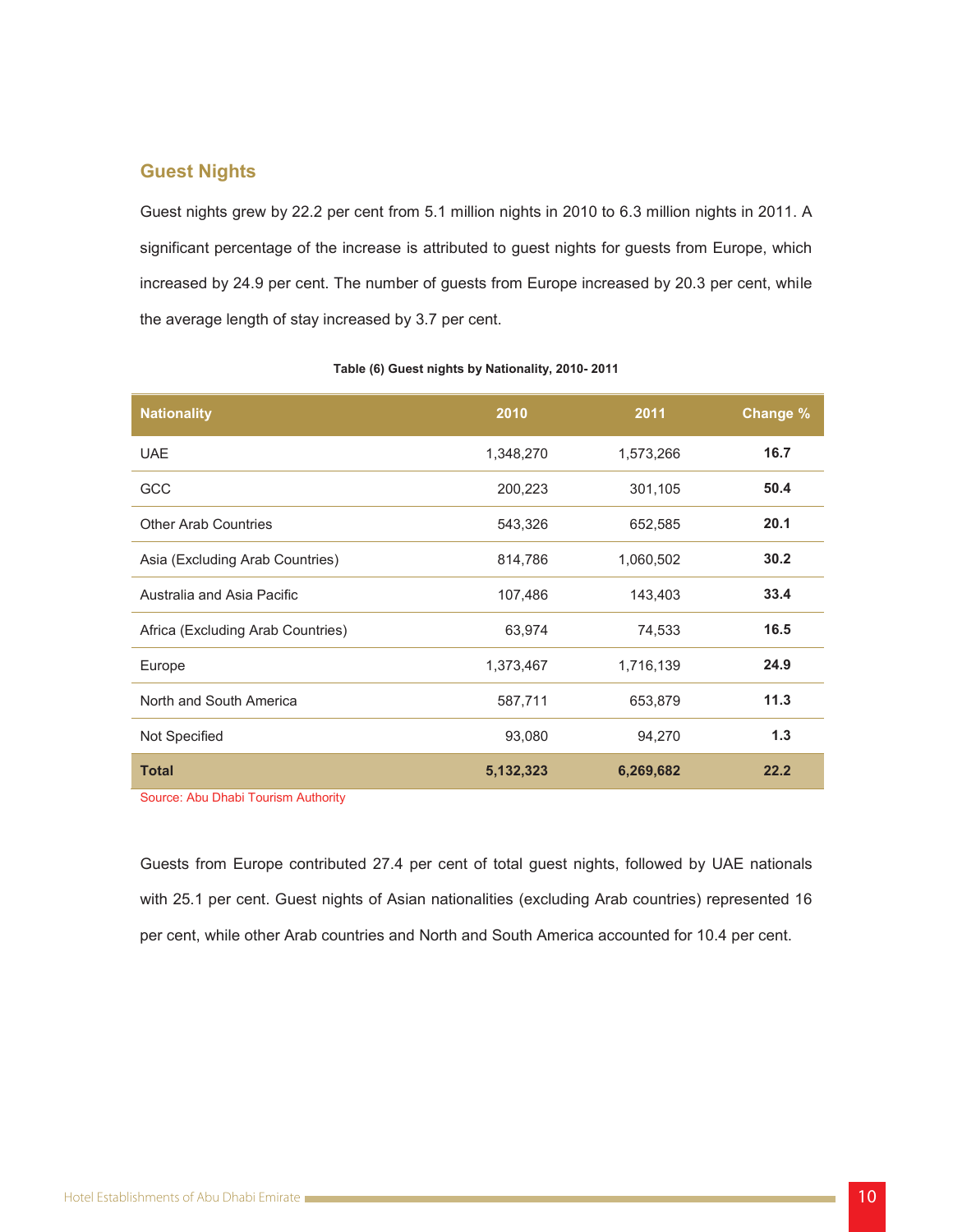

#### **2010- 1016 2011 2010 2011 2010 2011**

## **Average Length of Stay**

The average length of stay rose to 2.97 nights in 2011 or by 5.0 per cent increase compared with 2010. The average length of stay decreased for other Arab countries by 1.9 percent and for African countries excluding Arab countries by 12.1 per cent. The average length of stay for North and South American guests rose by 10.1 per cent.

North and South American guests had the highest average length of stay in 2011 with 5.98 nights, followed by Europeans with 4.5 nights. UAE guests had the shortest average length of stay with 1.91, followed by the GCC guests with 2.26 nights.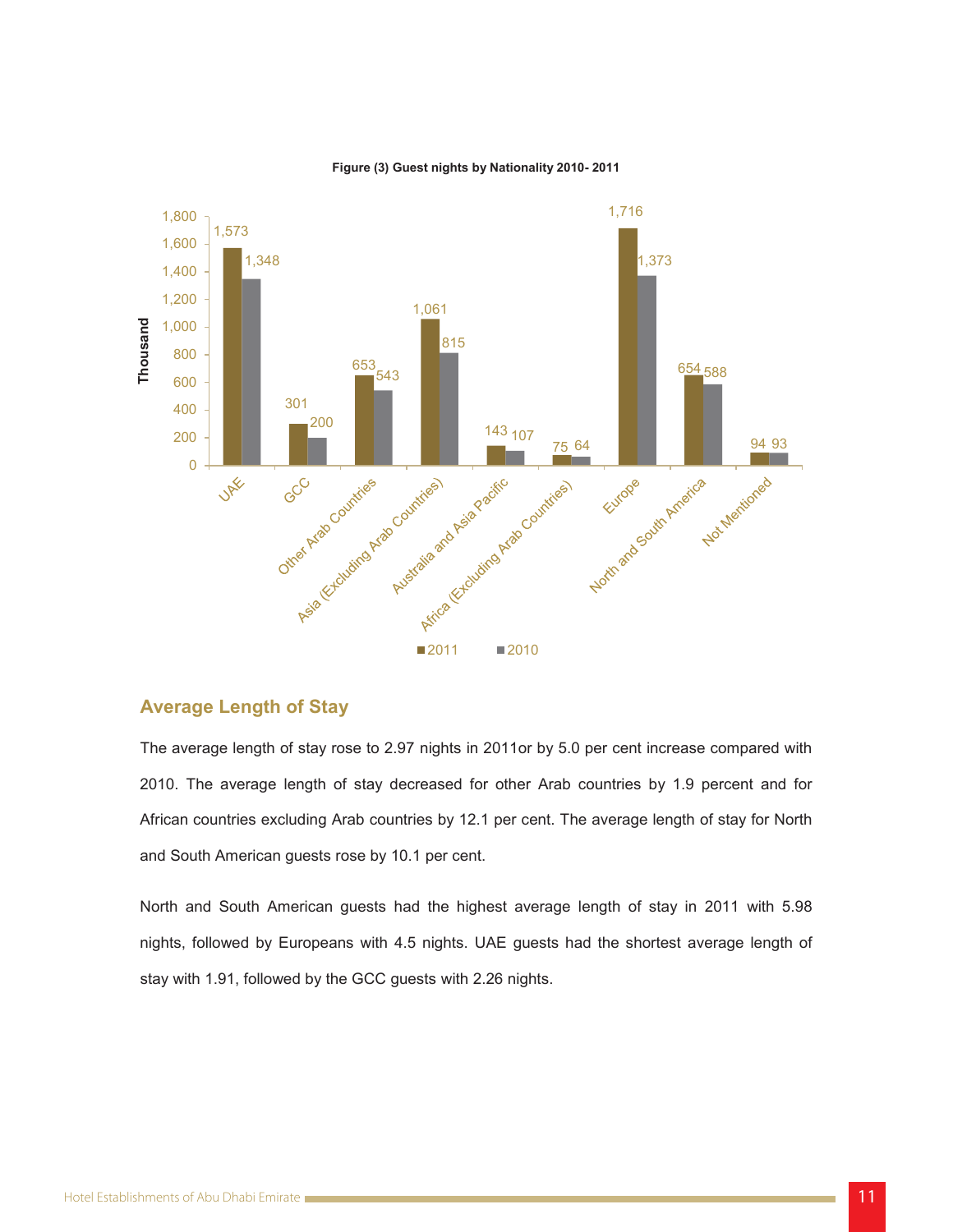#### Table (7) Average Length of Stay by Nationality, 2010-2011 (Night/Guest)

| <b>Nationality</b>                | 2010 | 2011 | Change % |
|-----------------------------------|------|------|----------|
| <b>UAE</b>                        | 1.79 | 1.91 | 6.70     |
| <b>GCC</b>                        | 1.96 | 2.26 | 15.31    |
| <b>Other Arab Countries</b>       | 2.63 | 2.58 | $-1.90$  |
| Asia (Excluding Arab Countries)   | 3.28 | 3.28 | 0.00     |
| Australia and Asia Pacific        | 3.50 | 3.55 | 1.43     |
| Africa (Excluding Arab Countries) | 3.98 | 3.50 | $-12.06$ |
| Europe                            | 4.34 | 4.50 | 3.69     |
| North and South America           | 5.43 | 5.98 | 10.13    |
| Not Specified                     | 3.08 | 3.60 | 16.88    |
| <b>Total</b>                      | 2.83 | 2.97 | 4.95     |

Source: Abu Dhabi Tourism Authority

#### ......................................................................................15 Notes Technical 10. **Occupancy Rate**

Occupancy rate, the most important indicator of hotel establishments, rose in 2011 to 68.9 per cent, an increase of 6.5 per cent.

Figure (4) shows that the occupancy rate reached its highest level at 77.3 per cent in February followed by consistent decreases to 52.6 per cent in August 2011. Occupancy rate increased again to 66.2 per cent in September.

**2011 2010**- **2011 2010 2011** 

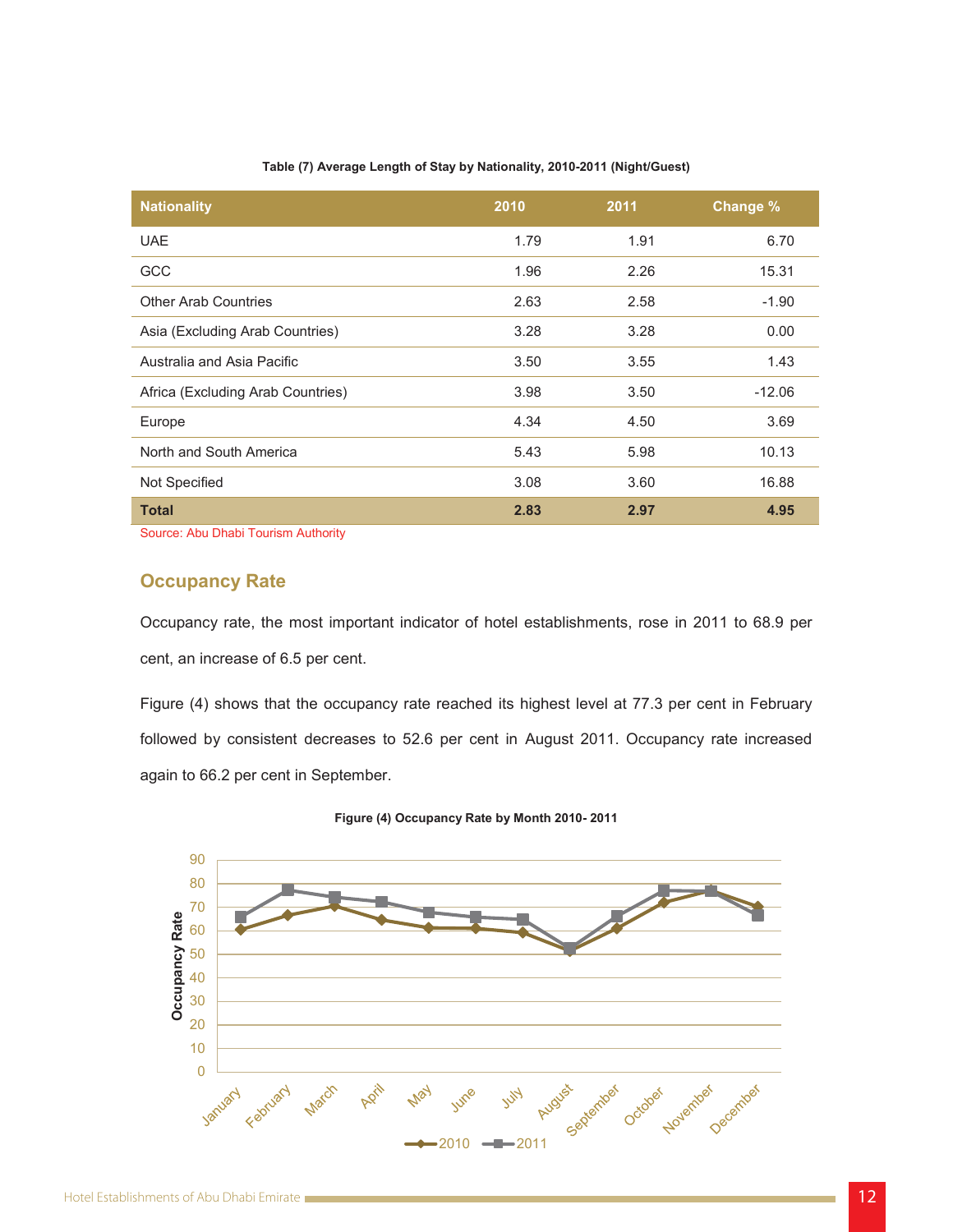## **Revenues**

Total revenues of hotel establishments are directly proportional to the number of guests and the average length of stay. Total revenues of hotel establishments increased by 3.5 per cent between 2010 and 2011.

| <b>Revenue Type</b>                 | 2010  | 2011  | Change % |
|-------------------------------------|-------|-------|----------|
| Room                                | 2,269 | 2,315 | 2.0      |
| Food and Beverages                  | 1,507 | 1,604 | 6.4      |
| <b>Other Revenues</b>               | 452   | 457   | 1.0      |
| <b>Total</b>                        | 4,228 | 4,376 | 3.5      |
| Source: Abu Dhabi Tourism Authority |       |       |          |

Table (8) Revenues of Hotel Establishments by Type of Revenue 2010- 2011 (Million AED)

Revenues generated from food and beverages in hotel establishments increased by 6.4 per cent, and represented 36.7 per cent of total revenues in 2011. Revenues from rooms increased by 2.0 per cent in 2011 and represented 52.9 per cent of total revenue.

| <b>Month</b> | <b>Rooms</b> | <b>Food and Beverages</b> | <b>Others</b> | <b>Total</b> |
|--------------|--------------|---------------------------|---------------|--------------|
| January      | 8.6          | 8.2                       | 8.3           | 8.5          |
| February     | 11.2         | 8.9                       | 8.6           | 10.1         |
| March        | 9.5          | 9.8                       | 9.2           | 9.6          |
| April        | 8.6          | 8.9                       | 8.7           | 8.7          |
| May          | 7.5          | 8.3                       | 9.1           | 8.0          |
| June         | 6.3          | 7.5                       | 8.9           | 7.0          |
| July         | 6.0          | 6.1                       | 7.7           | 6.2          |
| August       | 4.6          | 5.1                       | 5.6           | 4.9          |
| September    | 6.9          | 6.9                       | 7.9           | 7.0          |
| October      | 9.4          | 9.5                       | 8.9           | 9.4          |
| November     | 12.4         | 10.6                      | 8.4           | 11.3         |
| December     | 9.0          | 10.2                      | 8.8           | 9.4          |
| <b>Total</b> | 100.0        | 100.0                     | 100.0         | 100.0        |

|  | 110 Table (9) Percentage Distribution of Hotel Establishment Revenues by Month and Revenue Type, 2011 |  |  |
|--|-------------------------------------------------------------------------------------------------------|--|--|
|--|-------------------------------------------------------------------------------------------------------|--|--|

Source: Abu Dhabi Tourism Authority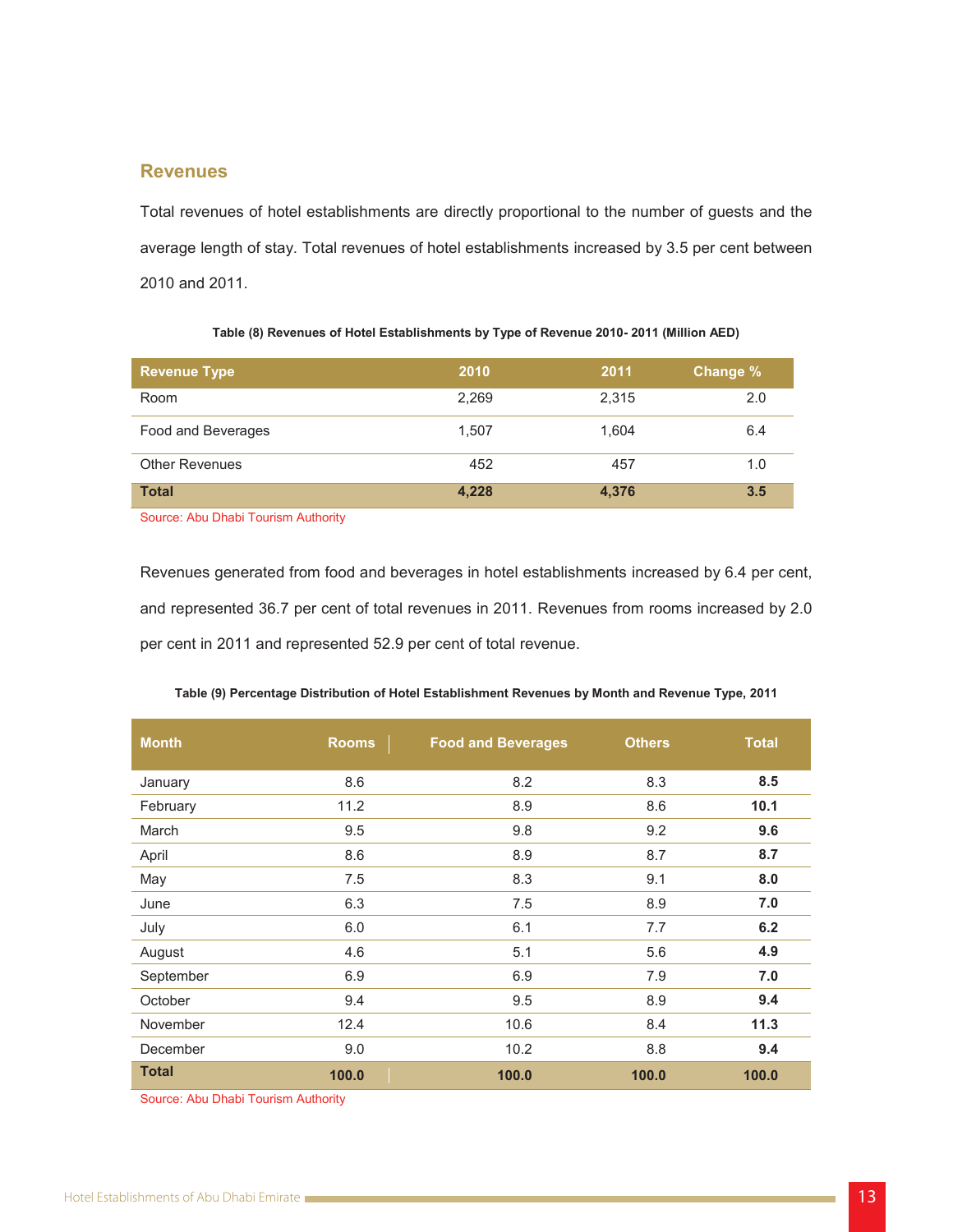lowest revenues were generated in August. From August to November 2011, revenues of hotel During 2011 the highest revenues were generated in November, followed by February, while the establishments increased again by 32.5 per cent.

![](_page_13_Figure_1.jpeg)

![](_page_13_Figure_2.jpeg)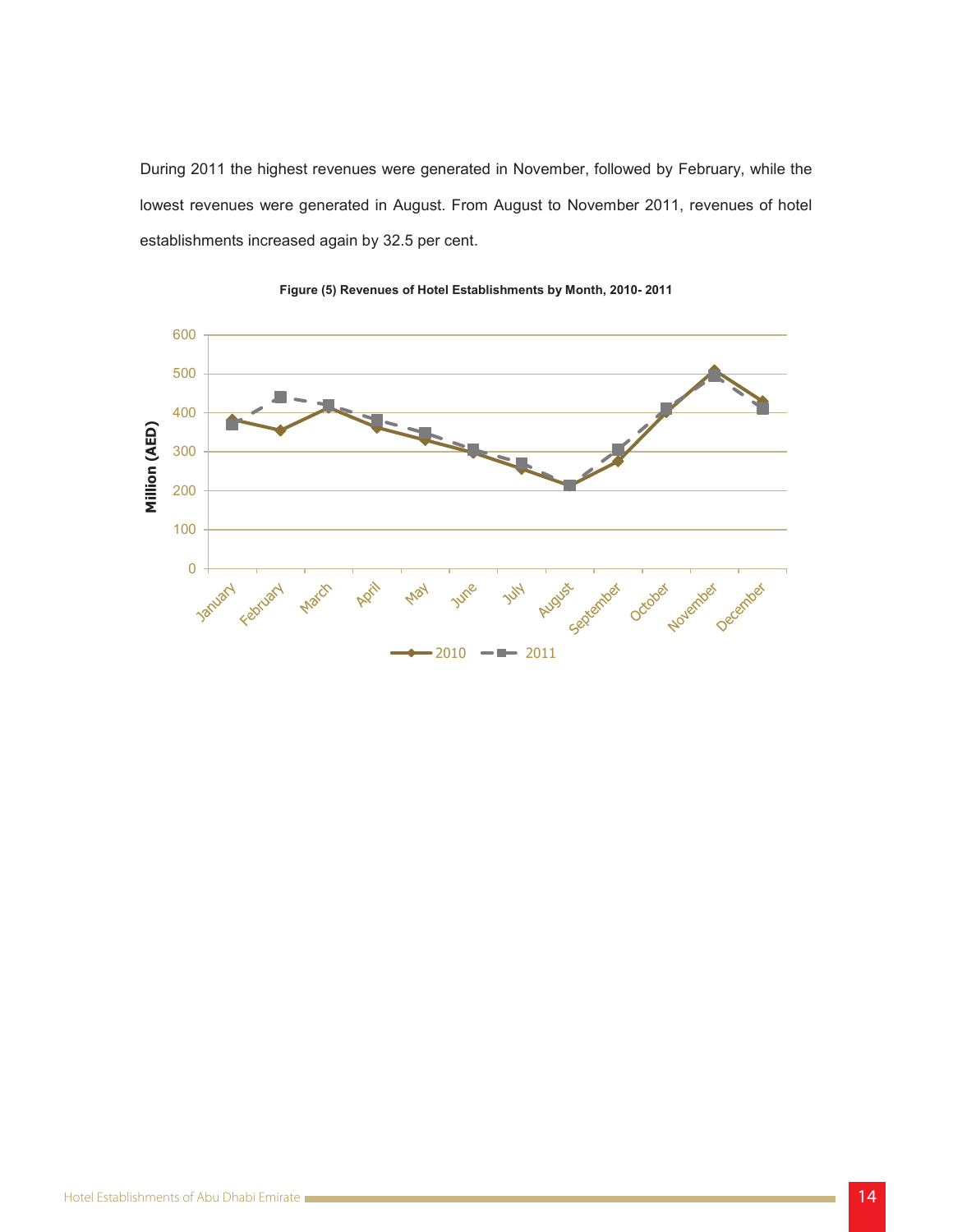# **Definitions**

Hotel Establishments: are hotels and hotel apartments operating in the Emirate of Abu Dhabi, and licensed by the "Abu Dhabi Tourism Authority."

Occupancy Rate: is the number of guest nights divided by the number of available rooms in the reference period (night, month, year).

**Stay Nights:** are the total nights of all guests in a specific period.

the reference period (night, month, year). Average Length of Stay: is the total number of nights divided by the number of quests during

...............................................................................................13 Revenues 8. Guest Nights: are the numbers of guests multiplied by the duration of residence.

# **Technical Notes Technical Rotes Technical Rotes Technical Rotes Technical Rotes Technical Rotes 9.1 Operations 9.1 Operations 9.1 Operations 9.1 Operations 9.1 Operations 9.1 Operations 9.1 Operations 9.1 Operations 9.1 O**

#### ......................................................................................15 Notes Technical 10. **Scope of the work**

This report covers statistics on hotel Establishments of the Emirate of Abu Dhabi, which are supplied by the Abu Dhabi Tourism Authority (ADTA).

### **Reference Period**

Abu Dhabi Tourism Authority is supplied with data by the hotel establishments. Abu Dhabi Tourism Authority provides the Statistics Centre with data annually after reviewing it.